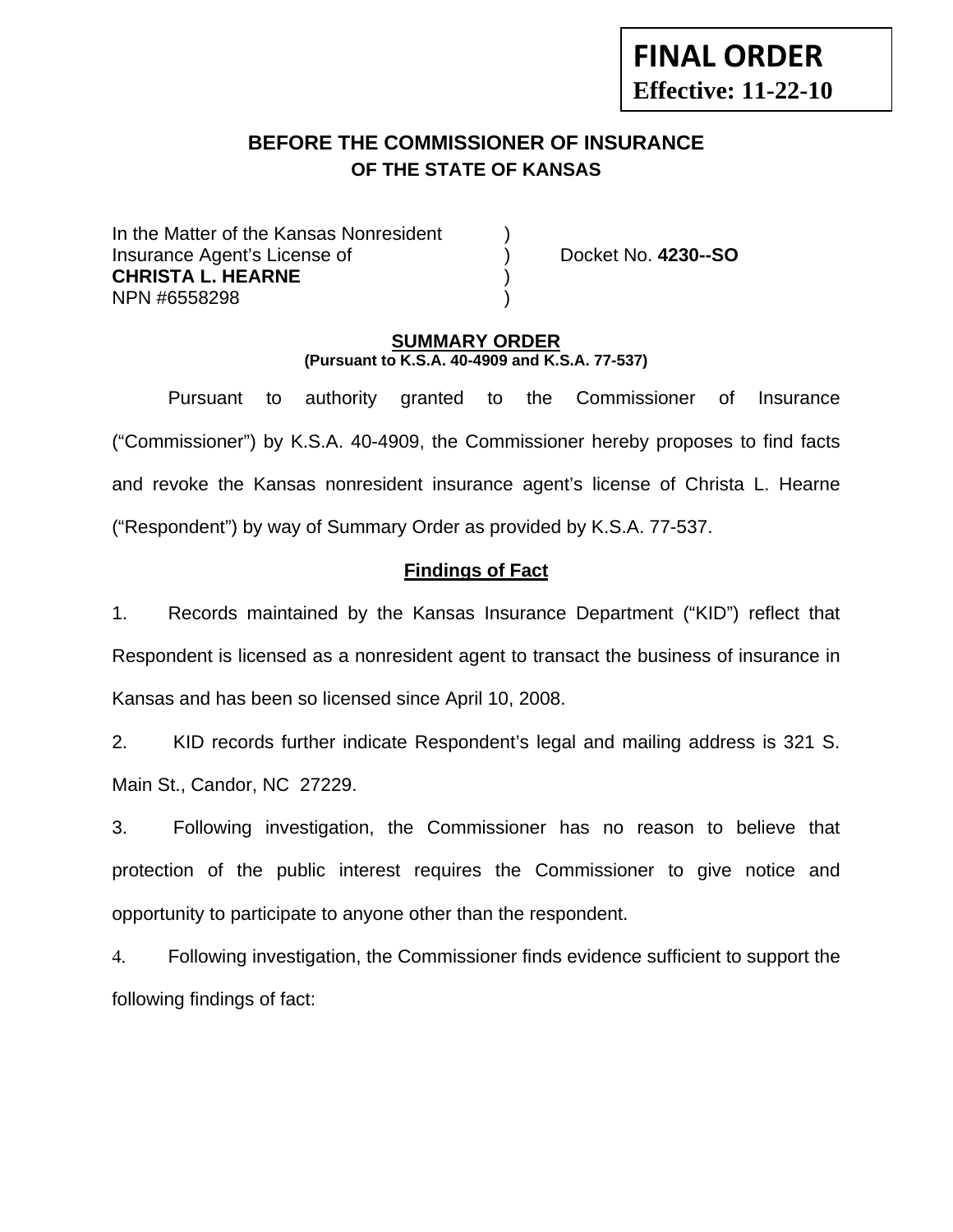5. Respondent was previously licensed as a resident insurance agent in the state of South Carolina, and effective January 27, 2010, Respondent voluntarily surrendered the license with an investigation pending.

6. Respondent did not report this action to the Kansas Insurance Department within 30 days as required by K.A.R. § 40-7-9(a) and has not reported it to date.

7. By letter of October 4, 2010, counsel for KID wrote to Respondent at her mailing address of record and invited Respondent to reply within 15 business days if she disputed the above.

8. To date, the letter has not been returned and Respondent has not replied. Thus, the above facts are deemed undisputed.

### **Applicable Law**

9. K.S.A. 40-4909(a) provides, in relevant part:

"The commissioner may deny, suspend, revoke or refuse renewal of any license issued under this act if the commissioner finds that the applicant or license holder has . . .

(2) Violated: (A) Any provision of chapter 40 of the Kansas Statutes Annotated, and amendments thereto, or any rule and regulation promulgated thereunder; . . .

10. K.A.R. §40-7-9(a) requires a licensed agent to report to the Commissioner within

30 days any disciplinary action against the agent's license by the insurance regulatory

agency of another jurisdiction.

11. "Unless denied licensure pursuant to K.S.A. 2009 Supp. 40-4909, and amendments thereto, a nonresident person shall receive a nonresident agent license if .

. .[s]uch person is currently licensed as a resident and in good standing such person's home state...." K.S.A. 40-4906(a)(1).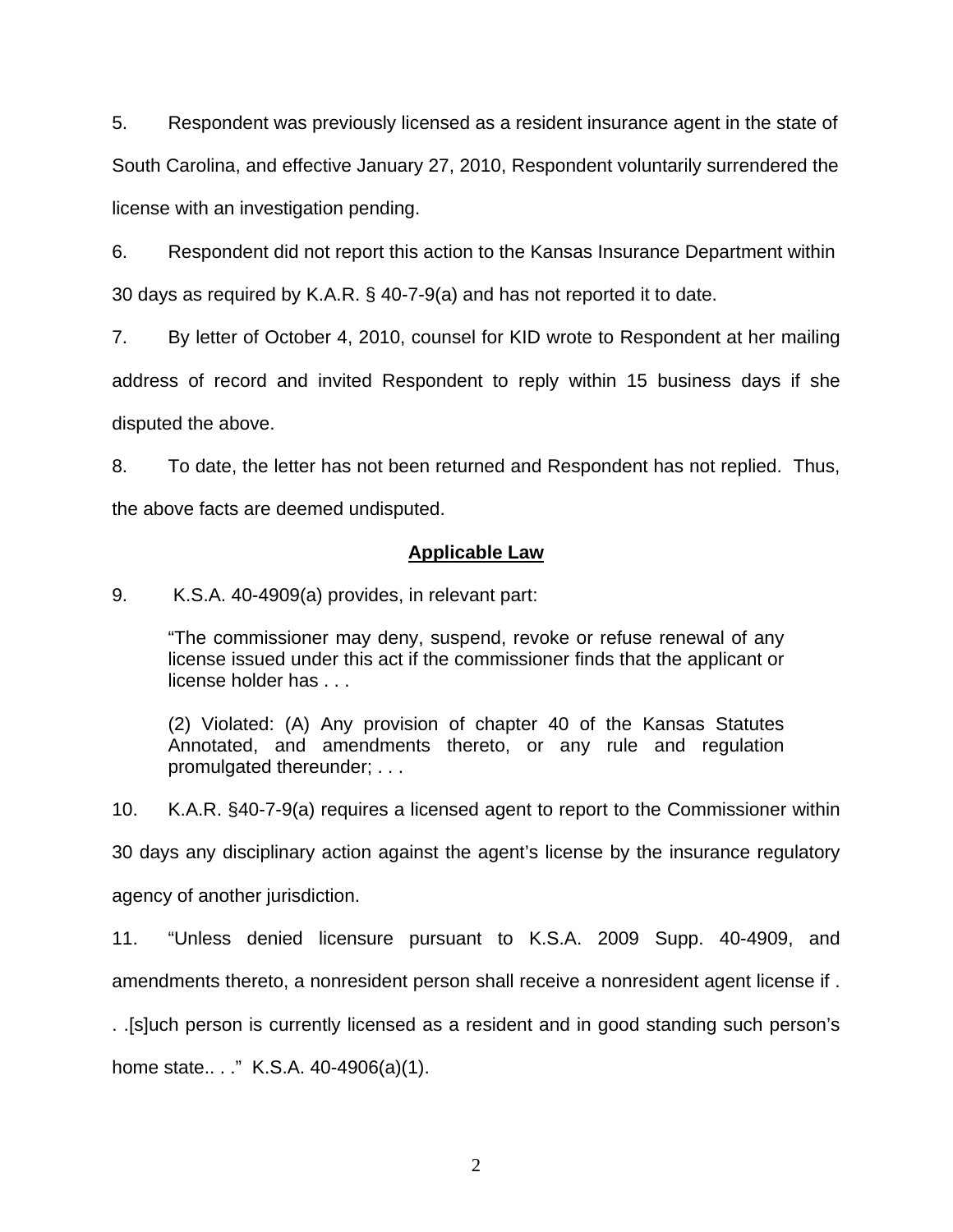12. In addition, the Commissioner may revoke any license issued under the Insurance Agents Licensing Act if the Commissioner finds that the interests of the insurer or the insurable interests of the public are not properly served under such license. K.S.A. 40-4909(b).

#### **Conclusions of Law**

13. The Commissioner has jurisdiction over Respondent as well as the subject matter of this proceeding, and such proceeding is held in the public interest.

14. The Commissioner finds, based on the undisputed facts contained in paragraphs 5 and 6, that Respondent's license may be revoked pursuant to K.S.A. 40-4909(a)(2)(A) because Respondent has violated K.A.R. §40-7-9(a) by failing to report a disciplinary action to the Commissioner.

15. The Commissioner finds, based on the facts contained in paragraph 5, that Respondent's license must be cancelled or revoked pursuant to K.S.A. 40-4906(a)(1) because Respondent is not currently licensed and in good standing in her home state.

16. The Commissioner further concludes Respondent's license may be revoked pursuant to K.S.A. 40-4909(b) because such license is not properly serving the interests of the insurer and the insurable interests of the public.

17. Based on the facts and circumstances set forth herein, it appears that the use of summary proceedings in this matter is appropriate, in accordance with the provisions set forth in K.S.A. 77-537(a), in that the use of summary proceedings does not violate any provision of the law, the protection of the public interest does not require the KID to give notice and opportunity to participate to persons other than Respondent, and after

3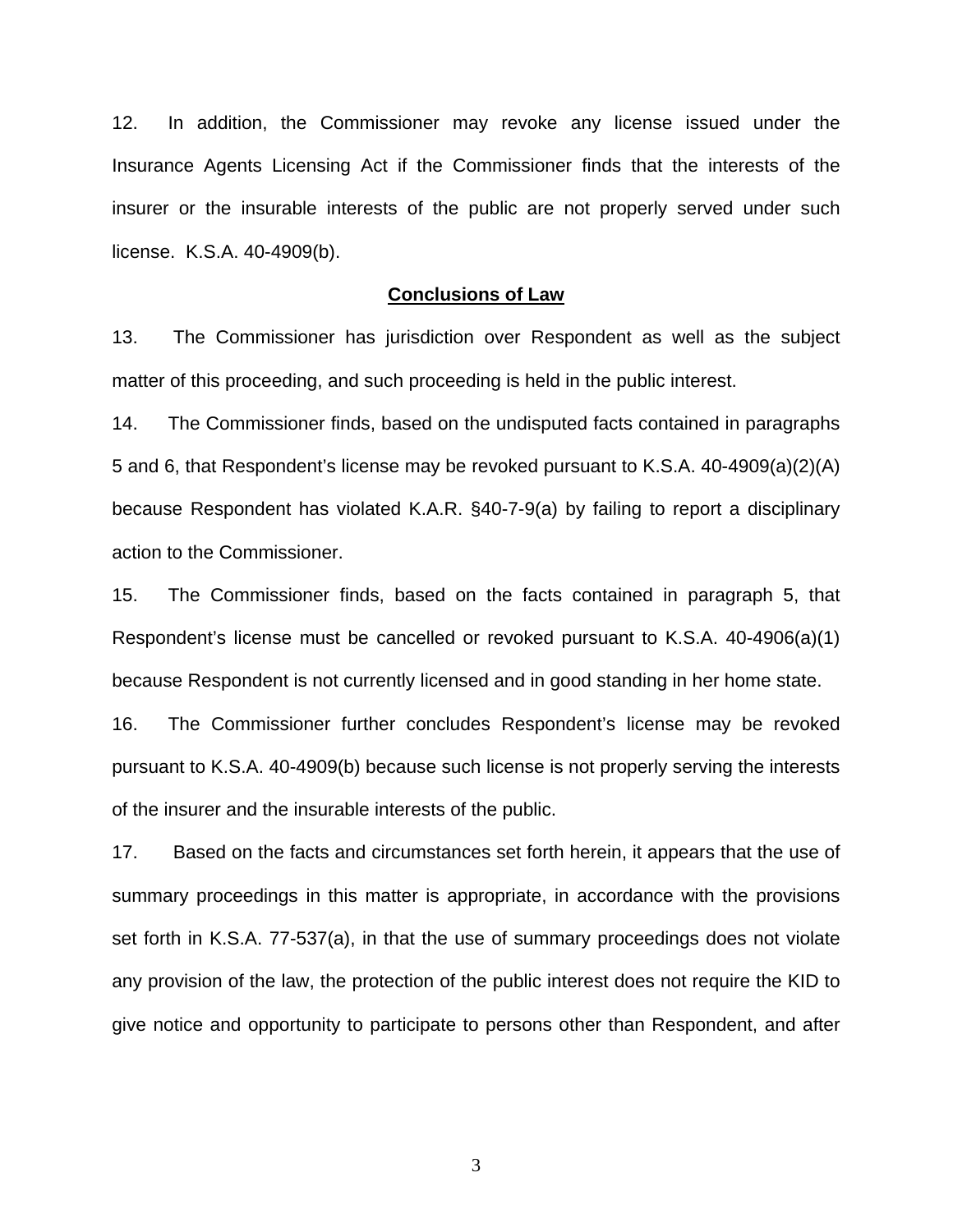investigation, KID believes in good faith that the allegations will be supported to the applicable standard of proof.

 **IT IS THEREFORE ORDERED BY THE COMMISSIONER OF INSURANCE THAT** the Kansas nonresident insurance agent's license of **CHRISTA L. HEARNE** is hereby **REVOKED. It is further ordered,** that **CHRISTA L. HEARNE** shall **CEASE and DESIST** from the sale, solicitation, or negotiation of insurance and/or receiving compensation deriving from the sale, solicitation, or negotiation of insurance conducted on and after the effective date of this order.

# IT IS SO ORDERED THIS 3rd DAY OF November 2010, IN THE **CITY OF TOPEKA, COUNTY OF SHAWNEE, STATE OF KANSAS.**



/s/ Sandy Praeger Sandy Praeger Commissioner of Insurance

/s/ John W. Campbell John W. Campbell General Counsel

# **NOTICE OF RIGHTS TO HEARING AND REVIEW**

# **Within fifteen (15) days of the date of service of this Summary Order,**

**Respondent** may submit a written request for a hearing pursuant to K.S.A. 77-537 and

K.S.A. 77-542. Any request for a hearing should be addressed to the following:

 John W. Campbell, General Counsel Kansas Insurance Department 420 S.W. 9<sup>th</sup> Street Topeka, Kansas 66612